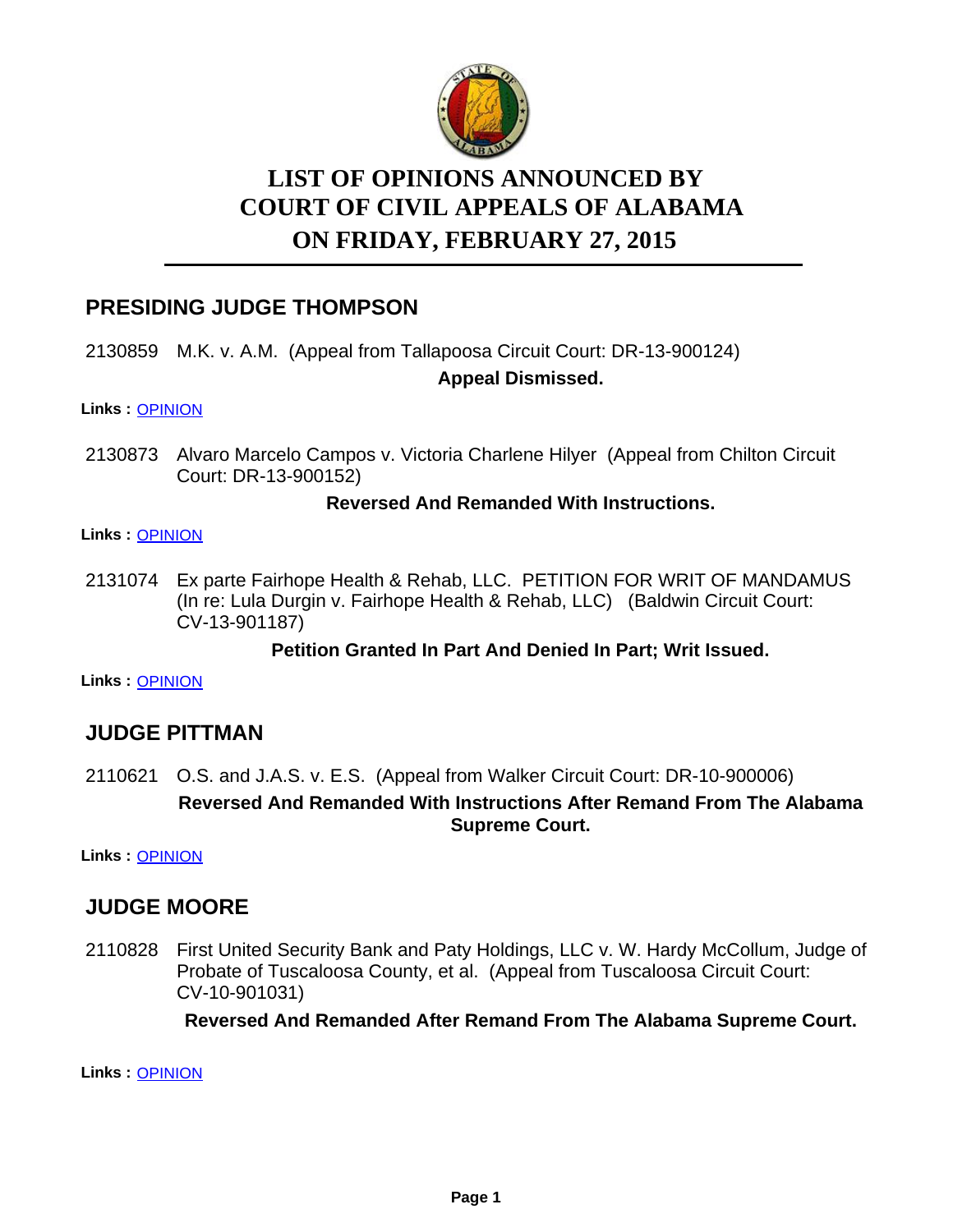2130708 East Central Baldwin County Water, Sewer and Fire Protection Authority v. Town of Summerdale et al. (Appeal from Baldwin Circuit Court: CV-09-901240)

### **Appeal Dismissed With Instructions.**

**Links :** [OPINION](https://acis.alabama.gov/displaydocs.cfm?no=641657&event=4AJ0LA45U)

2130732 B.M. v. J.R. (Appeal from Geneva Juvenile Court: JU-11-168.02)

#### **Reversed And Remanded.**

**Links :** [OPINION](https://acis.alabama.gov/displaydocs.cfm?no=641658&event=4AJ0LA4H3)

# **JUDGE DONALDSON**

2110641 Consolidated Electrical Contractors & Engineers, Inc. v. Center Stage/Country Crossing Project, LLC, a/k/a Country Crossing, LLC, and Generator Source, LLP, d/b/a Diesel Service & Supply (Appeal from Houston Circuit Court: CV-11-295)

### **Appeal Dismissed In Part; Order Of November 10, 2011, Reversed; And Cause Remanded With Instructions.**

**Links :** [OPINION](https://acis.alabama.gov/displaydocs.cfm?no=641650&event=4AJ0LA35U)

2130524 Serve You Custom Prescription Management v. Alabama State Board of Pharmacy (Appeal from Jefferson Circuit Court: CV-13-901272)

#### **Affirmed.**

**Links :** [OPINION](https://acis.alabama.gov/displaydocs.cfm?no=641652&event=4AJ0LA3FU)

2130538 Dana Louise Pollock v. Girl Scouts of Southern Alabama, Inc. (Appeal from Mobile Circuit Court: CV-13-901481)

#### **Affirmed.**

**Links :** [OPINION](https://acis.alabama.gov/displaydocs.cfm?no=641653&event=4AJ0LA3MB)

2130676 T.N. and C.N. v. I.B. (Appeal from Montgomery Juvenile Court: JU-10-649.04) **Appeal Dismissed.**

**Links :** [OPINION](https://acis.alabama.gov/displaydocs.cfm?no=641654&event=4AJ0LA3RJ)

# **ON REHEARING**

2130683 E.L. v. V.L. (Appeal from Jefferson Family Court: CS-13-719)

**Application Granted; Opinion Of October 24, 2014, Withdrawn; Opinion Substituted; Reversed And Remanded With Instructions.**

**Links :** [OPINION](https://acis.alabama.gov/displaydocs.cfm?no=641656&event=4AJ0LA3XK)